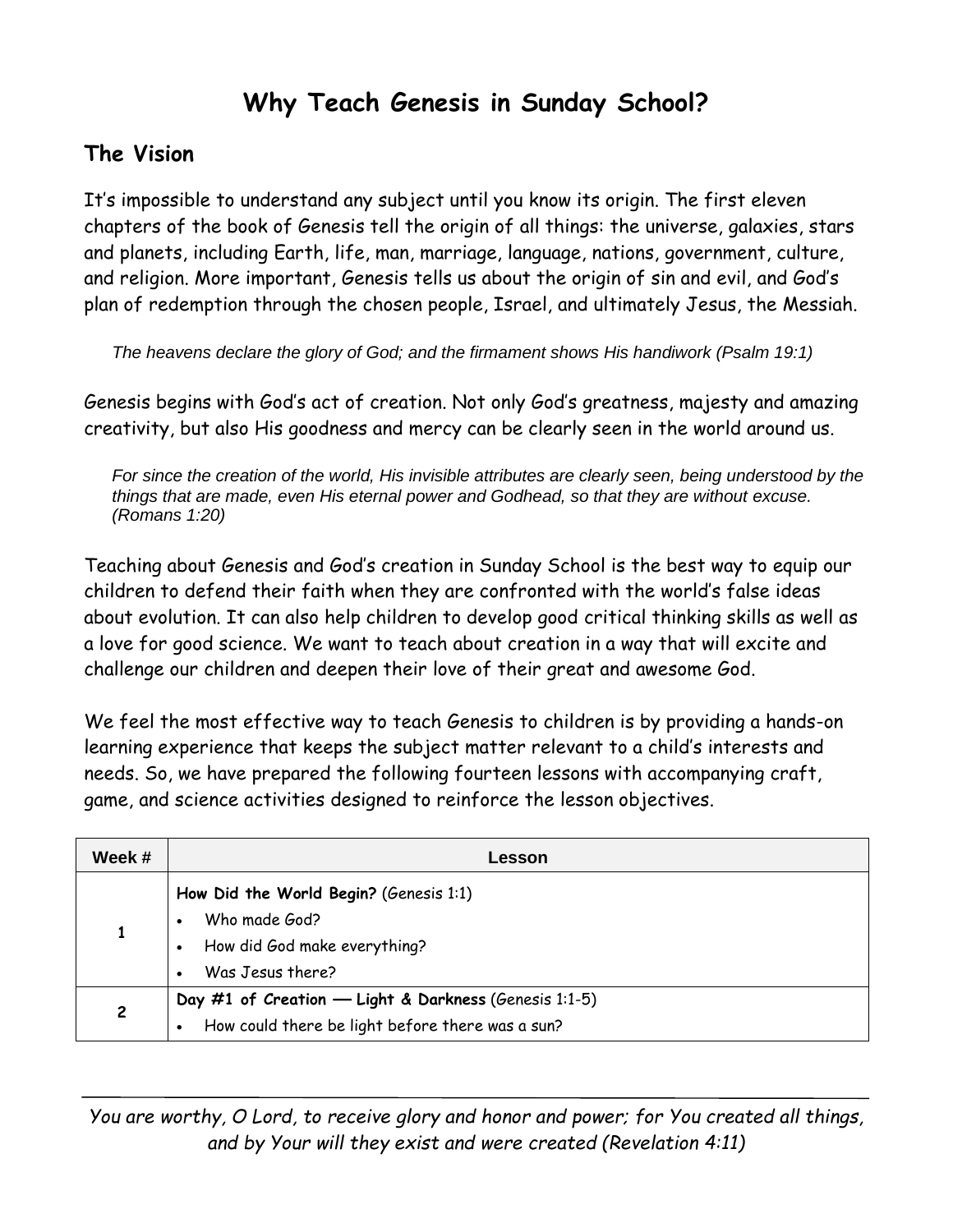| Week #         | Lesson                                                                                |
|----------------|---------------------------------------------------------------------------------------|
| $\mathbf{3}$   | Day #2 of Creation - Atmosphere/Separated Waters (Genesis 1:6-8)                      |
|                | Was it good in the beginning or is it getting better?                                 |
| 4              | Day #3 of Creation - Land, Sea, Vegetation (Genesis 1:9-13)                           |
|                | Seed after its kind                                                                   |
|                | Earth mural                                                                           |
|                | Seed experiments                                                                      |
|                | Garden terrariums<br>$\bullet$                                                        |
|                | Why are plants important?                                                             |
|                | Why did God make so many different kinds?                                             |
|                | Day #4 of Creation - Sun, Moon, Stars, Season, Days, Years (Genesis 1:14-19)          |
|                | Seasons, days, years, calendars                                                       |
| 5              | Solar system<br>$\bullet$                                                             |
|                | Why did God make night and day?                                                       |
|                | Day #5 of Creation - Fish & Birds (Genesis 1:20-23)                                   |
|                | Order and complexity                                                                  |
| 6              | Structure and function                                                                |
|                | Sea monsters?                                                                         |
|                | How do birds fly?<br>$\bullet$                                                        |
|                | Flying dinosaurs?<br>$\bullet$                                                        |
| $\overline{7}$ | Day #6 of Creation - Animals, Man & Woman (Genesis 1:24-31; 2:7-8,18-24)              |
|                | Same day; not evolution!                                                              |
|                | Dinosaurs?                                                                            |
|                | Ecology, taking care of God's earth                                                   |
|                | Man is unique from animal & more precious to God - We are not evolved (Matthew 10:31) |
|                | Clay sculptures                                                                       |
|                | Living cells                                                                          |
| 8              | Breath/oxygen                                                                         |
|                | Carbon                                                                                |
|                | Fingerprints                                                                          |
|                | Do animals go to heaven?                                                              |
| 9              | Day #7 of Creation - Sabbath Rest (Genesis 2:1-3)                                     |
|                | Finished; not evolving                                                                |
|                | Jesus is our peace                                                                    |
|                | Worship and praise                                                                    |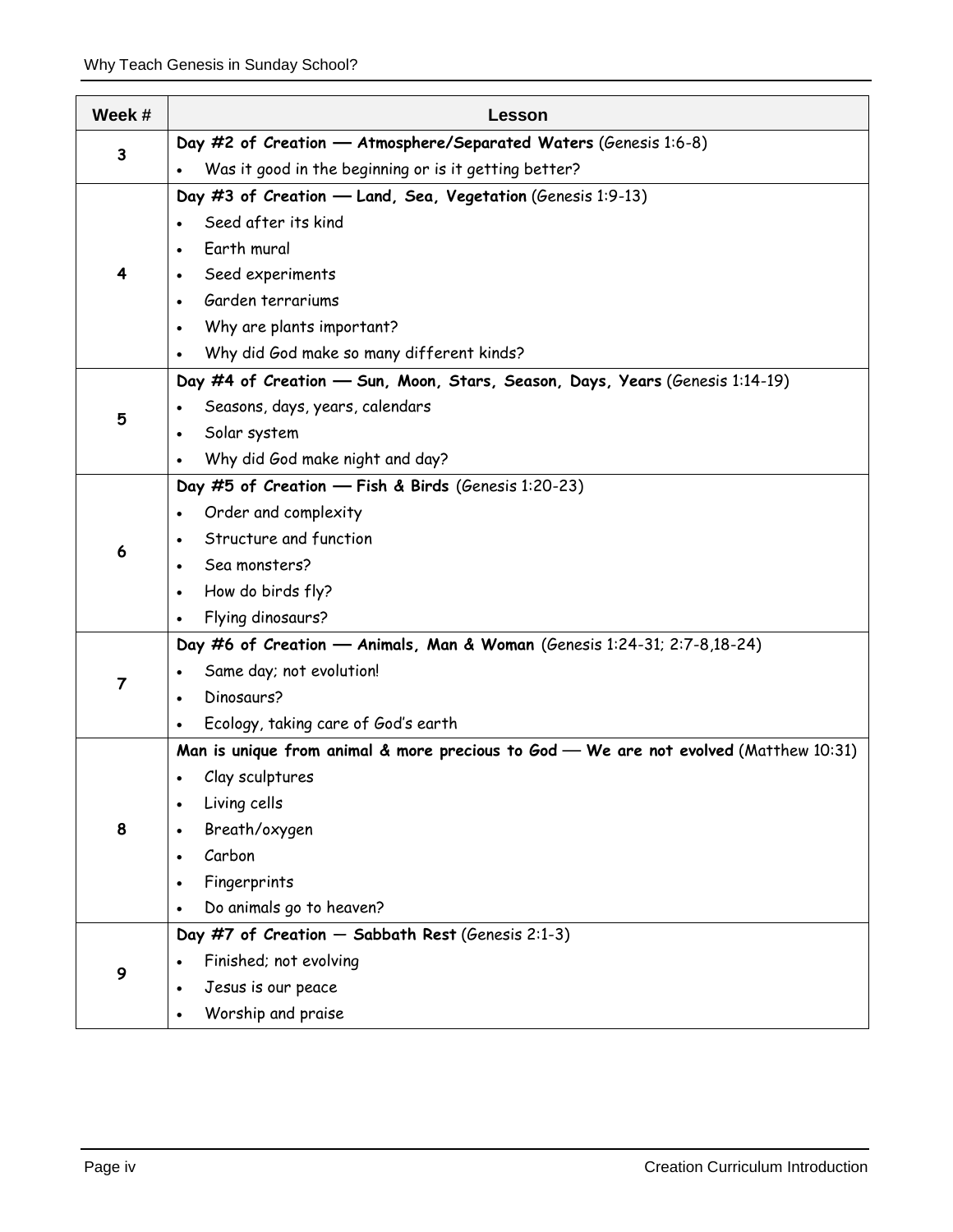| Week # | Lesson                                                            |
|--------|-------------------------------------------------------------------|
| 10     | Sin Enters the World (Genesis 2:7 - 3:24; Romans 3:23; 1John 1:9) |
|        | Choice/consequences<br>$\bullet$                                  |
|        | Imitation and lies<br>$\bullet$                                   |
|        | <b>Blame shifting</b><br>$\bullet$                                |
|        | Cause and effect<br>$\bullet$                                     |
|        | Results of sin<br>$\bullet$                                       |
|        | Promise of Jesus                                                  |
| 11     | Cain and Able (Genesis 4:1-16)                                    |
|        | What pleases God<br>$\bullet$                                     |
|        | Sin is crouching at your door<br>$\bullet$                        |
|        | Worship/special thanksgiving<br>$\bullet$                         |
|        | Civilization, not cave men (Genesis 4:16 - 5:32)                  |
|        | Gifted men or cave men?<br>$\bullet$                              |
| 12     | Eliminate missing links<br>$\bullet$                              |
|        | Evil multiplies<br>$\bullet$                                      |
|        | Calculate time line<br>$\bullet$                                  |
|        | History passed by word of mouth                                   |
|        | Noah and Flood (Genesis 6:1 - 9:17)                               |
|        | Dinosaurs in ark?<br>$\bullet$                                    |
|        | Fossils<br>$\bullet$                                              |
| 13     | Volcanoes<br>$\bullet$                                            |
|        | Rainbows<br>$\bullet$                                             |
|        | Legends from different cultures                                   |
|        | Promise                                                           |
| 14     | Tower of Babel (Genesis 11:1-9)                                   |
|        | Beginning of languages<br>$\bullet$                               |
|        | Pyramids, Aztecs<br>$\bullet$                                     |
|        | Worship of heavens<br>$\bullet$                                   |
|        | World peace and unity through Jesus, God of the nations           |

In teaching these fourteen lessons, we earnestly desire to:

- 1. Teach the attributes of God as revealed through His creation.
- 2. Show that there is scientific evidence that supports the Word of God (that is, God's Word and God's world agree!)
- 3. Show Jesus in creation and in the Old Testament prophecies (that is, the Gospel in Genesis!)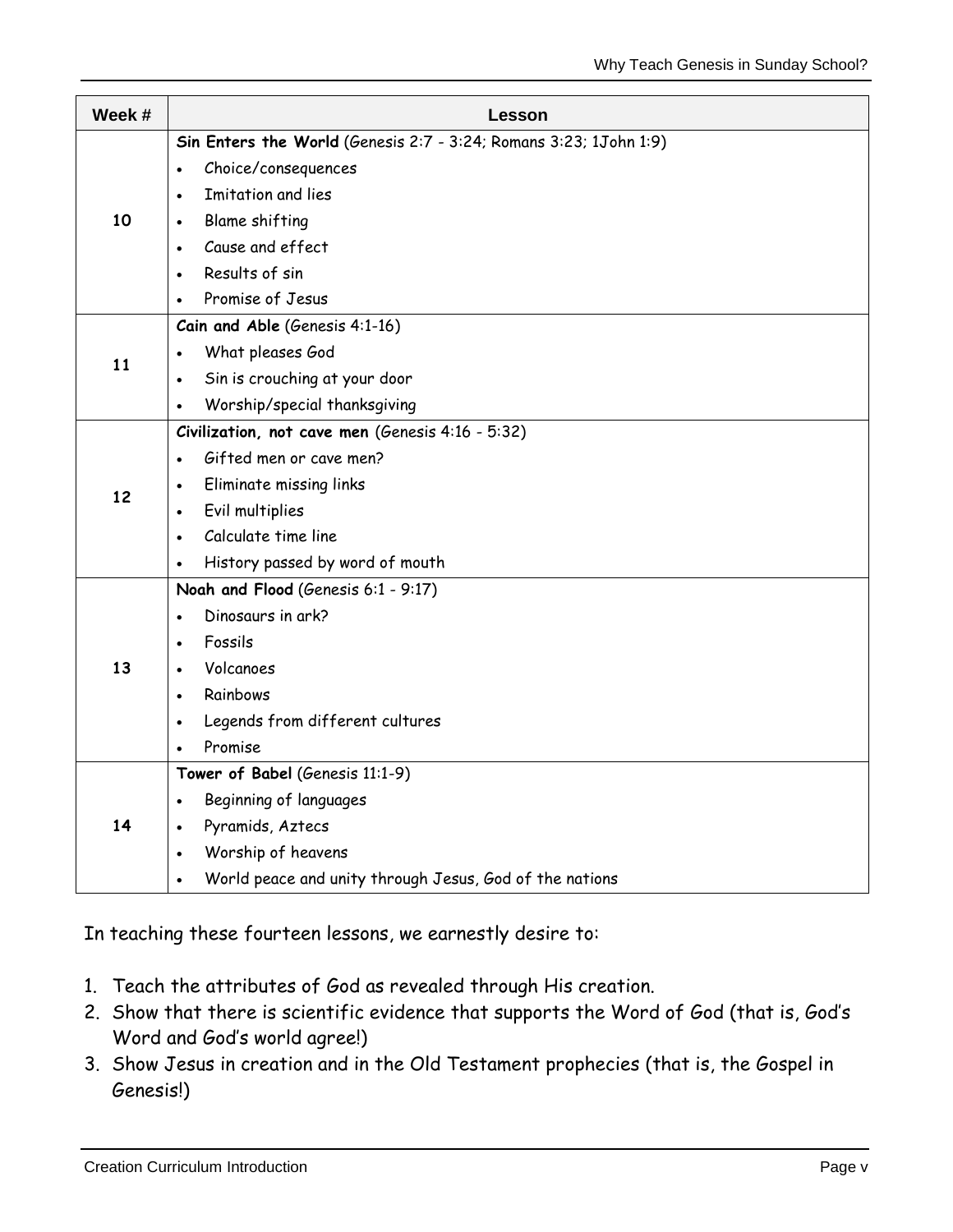## **The Daily Format**

Each morning the children and all the teachers meet together in a large group for a corporate teaching and worship time. The teachings are short and simple so that we keep even the youngest child's attention.

After the teaching and worship time, the children split up into color groups, not according to age or grade level. Each color group is a mixture of ages so that the older children can mentor the younger ones. The color groups rotate in 15 or 20-minute time blocks through the following three learning centers:

- 1. **Imagination Station** (Craft Center)
- 2. **Fun House** (Game Center)
- 3. **God's Weird and Wonderful World** (Science Lab)

Each learning center leader repeats their activity for each of the color groups. As an alternative, if you're short on time, you can use the learning center activities in each lesson as electives from which the children can choose. Or, if your Sunday school is small, you can choose to do only one of the suggested activities.

#### **We Need A Team**

It's best to have lots of helpers to make this Sunday School program successful. The Lord uses different personalities with differing gifts and resources in the most incredible ways! And, it's so much fun to work together! So, don't be shy about getting involved. We need a team of people to fill the following roles:

- **A People Planner**: Someone willing to make calls, host a sign-up table, print a schedule, keep communications updated, etc. Or, get five different people to oversee the scheduling for the following teams:
	- Teachers
	- Worship Leaders
	- Craft Leaders
	- Game Leaders
	- Science Leaders
- **A Decoration Planner**: Someone with a vision for "setting the scene" and creating eyeappealing room decorations based on the creation theme. This person can pull together a team to decorate bulletin boards, etc.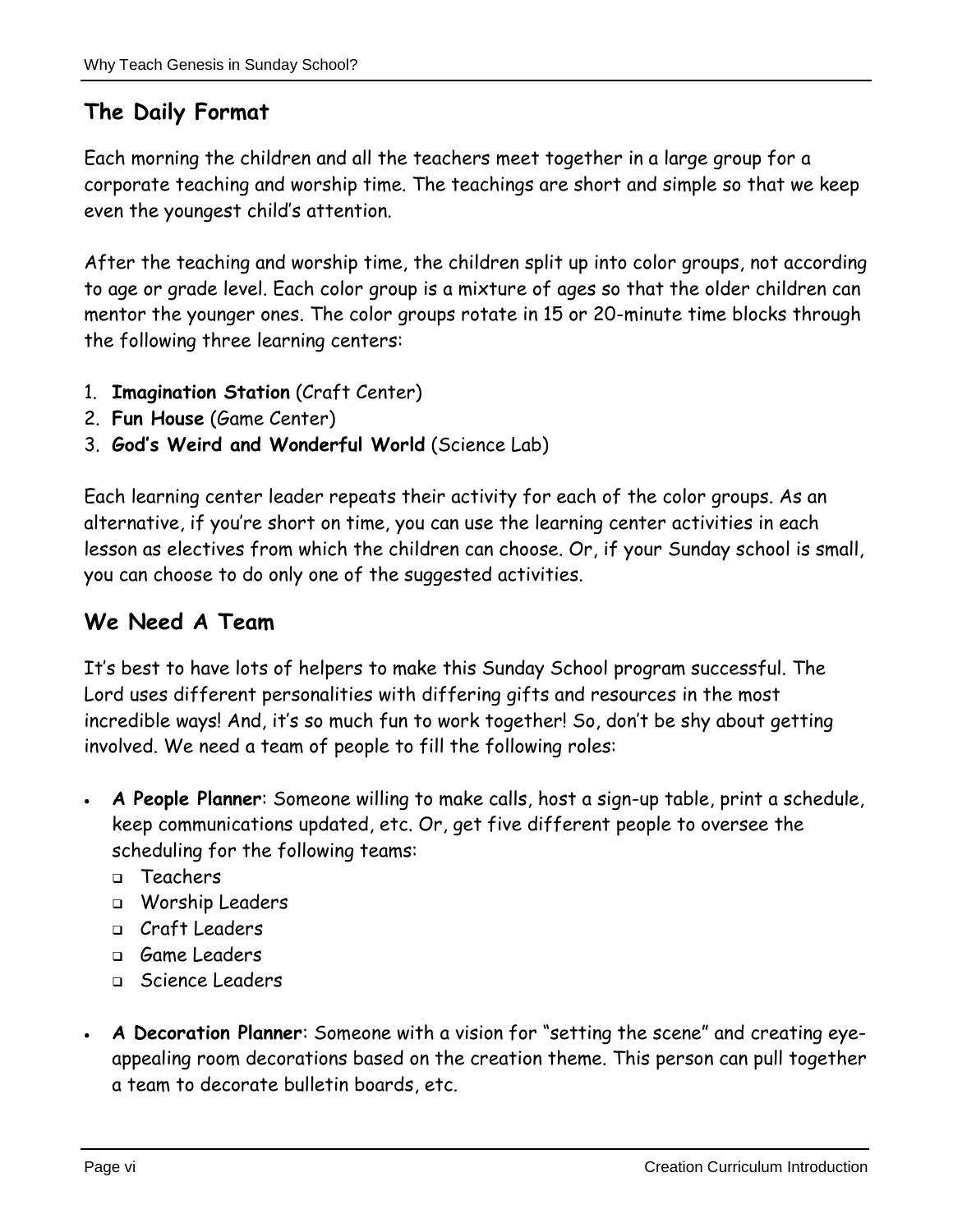- **Teachers**: People who can teach God's Word to children in a simple, understandable style.
- **Worship Leaders**: People who have a desire to lead children in the worship of God with songs related to the creation theme or God's majesty.
- **Craft leaders**: People who are creative, love crafts, and kids! (Have you considered edible crafts with a Creation theme, like ants on a log? Celery sticks coated with peanut butter and raisins sitting on top!)
- **Games Leaders**: People who like games and kids, and have the vision for creating games that will reinforce the weekly lesson objectives or encourage the children to memorize God's word.
- **Science Leaders**: People who want to help children discover God's weird and wonderful world, as well as develop a love for good science disciplines.
- **Helpers**: People who can assist the leaders and help the kids. The high schoolers make excellent helpers and that way they don't miss out on all the fun!

Many hands make work light and much more fun. The trick is to keep the vision and be flexible!

#### **Decorating Ideas**

Here are some ideas for decorating the rooms for the Children's Creation Curriculum.

- 1. Use Dinosaurs as the theme.
	- Print the words: "Digging for God's Truth" across the bulletin board. Add pictures of dinosaurs.
	- Use dinosaur decorations available from stores. Look in places like party goods stores, teacher's supply stores, and the birthday section of drug and department stores.
	- Put up maps showing where dinosaur bones have been found.
	- Display inflatable dinosaurs in the classrooms.
	- Display digging tools such as shovels and picks.
	- Use large dinosaur footprints to point the way to each Learning Center.
	- Display books on dinosaurs.
	- Prepare several banners to hang throughout the Sunday School area.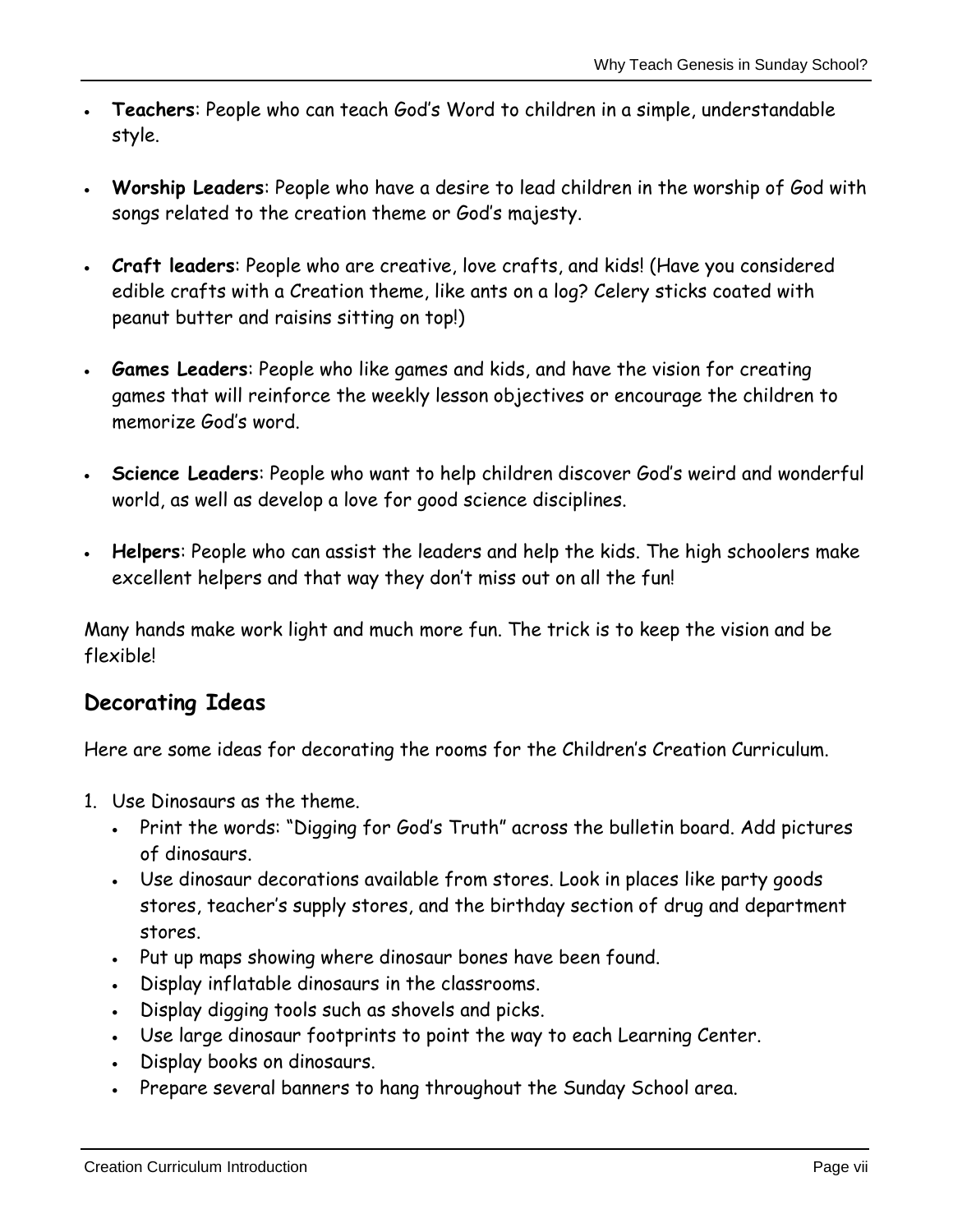- Make large dinosaur eggs from construction paper and hang them in the doorways. Make some of them cracked as if they are hatching.
- Using L'eggs containers, make dinosaur eggs by attaching self-adhesive dots to the eggs or by painting stripes or dots on the eggs. Display them in various places around the classrooms.
- Make a huge dinosaur using an overhead projector. Make a transparency using a coloring book sketch of a dinosaur or clip art. Project the picture and trace it either directly onto a 4' x 8' self-standing display unit or trace it onto butcher paper. Then you'll have to cut out the dinosaur and glue it to the display unit. (Note: if you traced the picture, you could have the kids paint and decorate it as one of the Craft Center projects.)
- 2. Use the Noah's Ark theme as one of your bulletin boards.
- 3. Use the Days of Creation as a theme.
	- Each room could be a different Day of Creation.
	- Make one bulletin board a collage of things made on each day.

### **Name Tag Idea**

Copy the double star pictured on the next page onto different colored paper according to the children's color groups. Fold it on the broken lines. Write the name of each child in the center of the star. Let the children decorate with glitter, if desired. Fold the star over a piece of yarn long enough to fit over the child's head. Tape the star to the yarn to hold it in place.